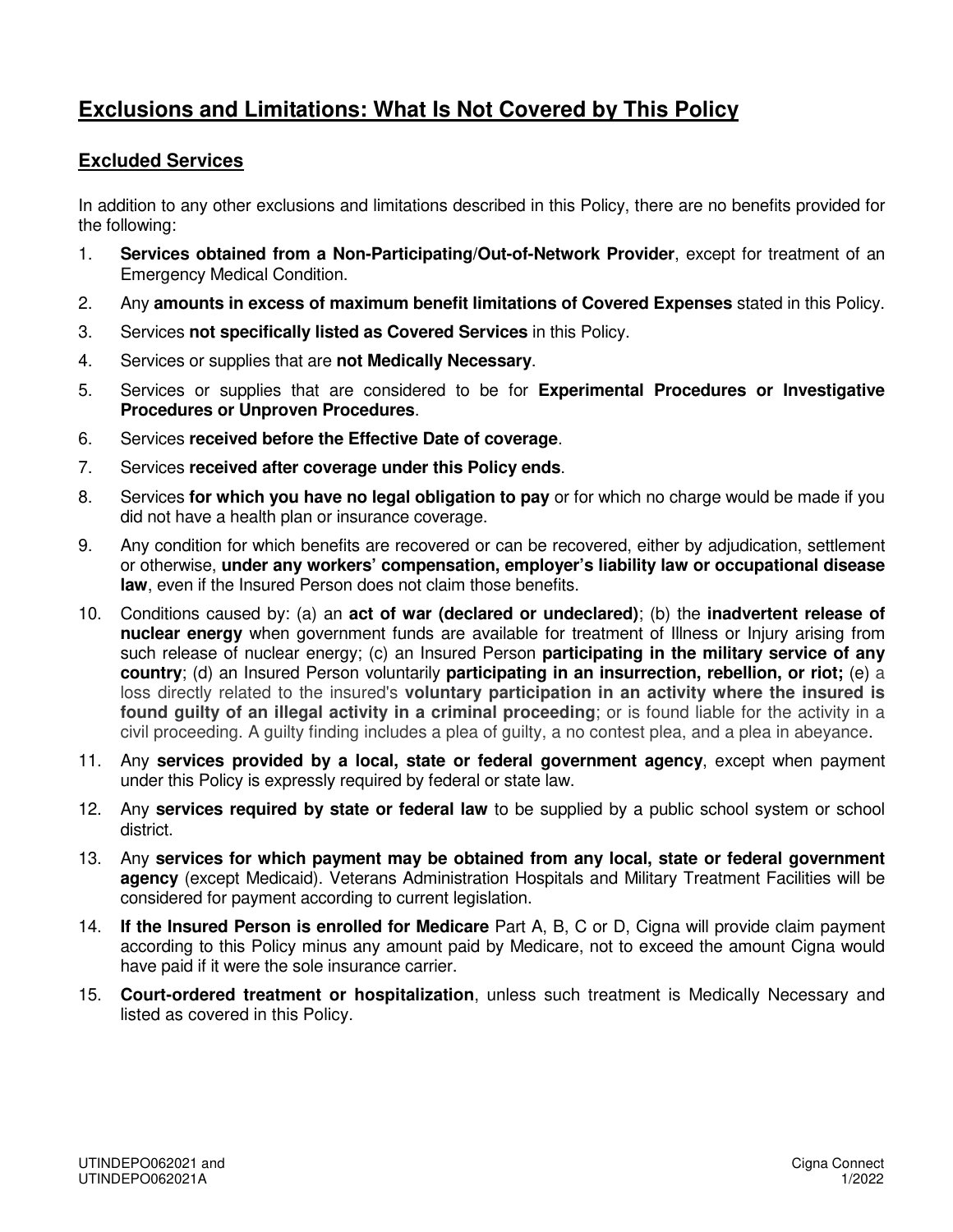- 16. Professional **services or supplies received or purchased directly or on your behalf by anyone, including a Physician, from** any of the following:
	- o Yourself or your employer;
	- $\circ$  A person who lives in the Insured Person's home, or that person's employer;
	- o A person who is related to the Insured Person by blood, marriage or adoption, or that person's employer; or
	- $\circ$  A facility or health care professional that provides remuneration to you, directly or indirectly, or to an organization from which you receive, directly or indirectly, remuneration.
- 17. Services of a Hospital emergency room **for any condition that is not an Emergency Medical Condition** as defined in this Policy.
- 18. **Custodial Care, including but not limited to rest cures; infant, child or adult day care, including geriatric day care**.
- 19. **Complementary and alternative medicine services, including but not limited to**: massage therapy; animal therapy, including but not limited to equine therapy or canine therapy; art therapy; meditation; visualization; acupuncture (this exclusion does not apply to the Cigna Connect + Acupuncture plan); acupressure; acupuncture point injection therapy; reflexology; rolfing; light therapy; aromatherapy; music or sound therapy; dance therapy; sleep therapy; hypnosis; energy-balancing; breathing exercises; movement and/or exercise therapy including but not limited to yoga, pilates, taichi, walking, hiking, swimming, golf; and any other alternative treatment as defined by the National Center for Complementary and Alternative Medicine (NCCAM) of the National Institutes of Health. Services specifically listed as covered under "Rehabilitative Therapy" and "Habilitative Therapy" are not subject to this exclusion.
- 20. Any services or supplies **provided by or at a place for the aged, a nursing home, or any facility** a significant portion of the activities of which include rest, recreation, leisure, or any other services that are not Covered Services.
- 21. **Assistance in activities of daily living**, including but not limited to: bathing, eating, dressing, or other Custodial Care, self-care activities or homemaker services, and services primarily for rest, domiciliary or convalescent care.
- 22. Inpatient room and board **Charges in connection with a Hospital stay primarily for diagnostic tests** which could have been performed safely on an outpatient basis.
- 23. Services **ordered by a Physician or other Provider who is an employee or representative of a free-standing or Hospital-based diagnostic facility**, when that Physician or other Provider:
	- o Has not been actively involved in your medical care prior to ordering the service, or
	- o Is not actively involved in your medical care after the service is received.

This exclusion does not apply to mammography.

- 24. **Dental services**, dentures, bridges, crowns, caps or other Dental Prostheses, extraction of teeth or treatment to the teeth or gums, except as specifically provided in this Policy.
- 25. **Orthodontic Services**, braces and other orthodontic appliances including orthodontic services for Temporomandibular Joint Dysfunction.
- 26. **Dental Implants**: Dental materials implanted into or on bone or soft tissue or any associated procedure as part of the implantation or removal of dental implants.
- 27. Any services covered under **both this medical plan and an accompanying exchange-certified pediatric dental plan** and reimbursed under the dental plan will not be reimbursed under this plan.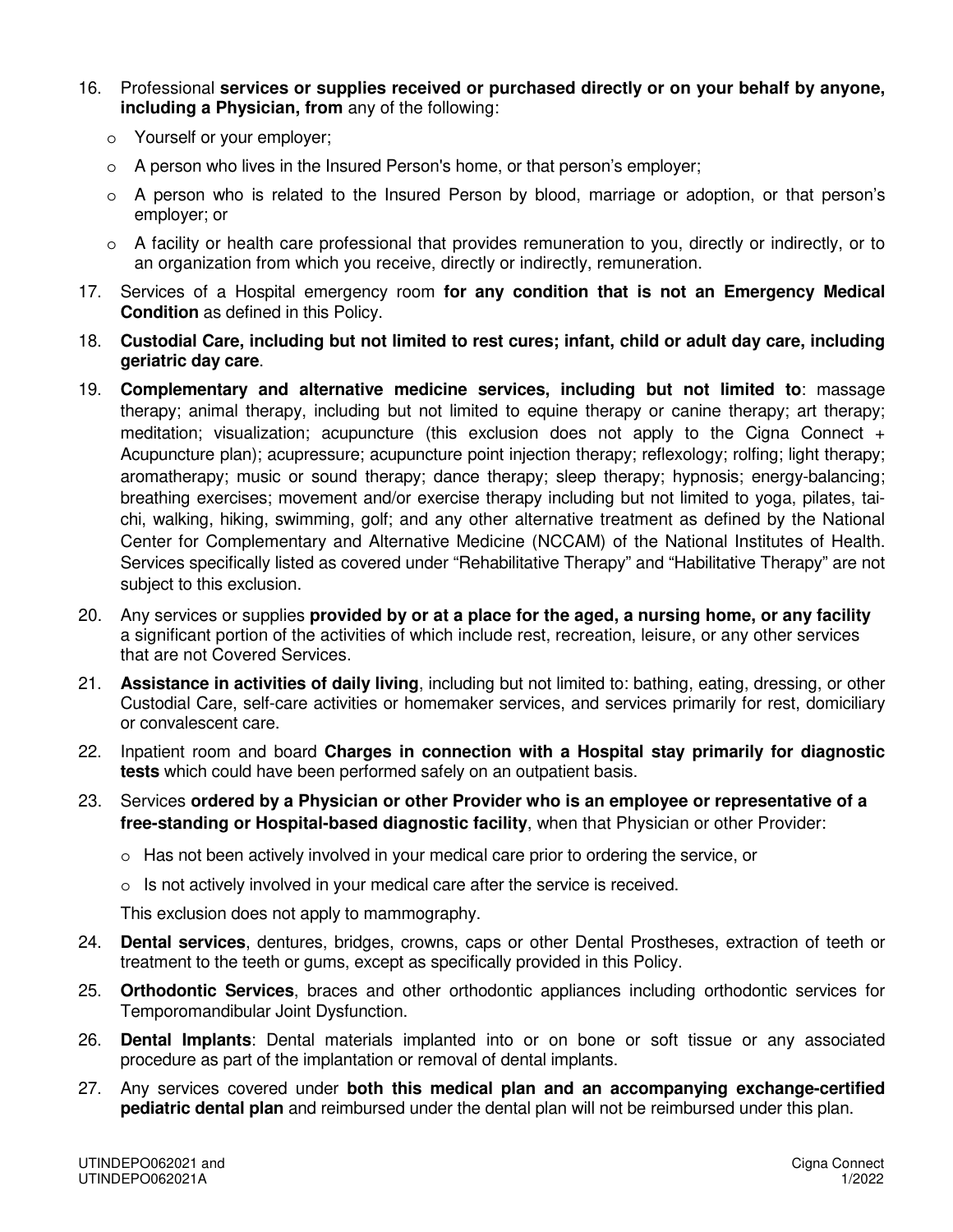- 28. **Hearing aids** including but not limited to semi-implantable hearing devices, audiant bone conductors and Bone Anchored Hearing Aids (BAHAs), except as specifically stated in this Policy, limited to the least expensive professionally adequate device. For the purposes of this exclusion, a hearing aid is any device that amplifies sound.
- 29. **Routine hearing tests** except as provided under Preventive Care.
- 30. **Genetic screening** or pre-implantations genetic screening: general population-based genetic screening is a testing method performed in the absence of any symptoms or any significant, proven risk factors for genetically linked inheritable disease.
- 31. **Gene Therapy** including, but not limited to, the cost of the Gene Therapy product, and any medical, surgical, professional and facility services directly related to the administration of the Gene Therapy product.
- 32. **Optometric services**, eye exercises including orthoptics, eyeglasses, contact lenses, routine eye exams, and routine eye refractions, except as specifically stated in this Policy under Pediatric Vision.
- 33. An **eye surgery solely for the purpose of correcting refractive defects** of the eye, such as nearsightedness (myopia), astigmatism and/or farsightedness (presbyopia).
- 34. **Cosmetic surgery, therapy** or other services for beautification, to improve or alter appearance or selfesteem or to treat psychological or psychosocial complaints regarding one's appearance. This exclusion does not apply to Reconstructive Surgery to restore a bodily function or to correct a deformity caused by Injury or congenital defect of a Newborn child, or for Medically Necessary Reconstructive Surgery performed to restore symmetry incident to a mastectomy or lumpectomy.
- 35. **Non-Medical counseling or ancillary services**, including but not limited to: education, training, vocational rehabilitation, behavioral training, biofeedback, neurofeedback, employment counseling, back school, return to work services, work hardening programs, driving safety, and services, training, educational therapy or other non-medical ancillary services for learning disabilities and developmental delays, except as otherwise stated in this Policy.
- 36. Any treatment, prescription drug, service or supply **to treat sexual dysfunction**, enhance sexual performance or increase sexual desire.
- 37. All services related to **the evaluation or treatment of fertility and/or Infertility**, including, but not limited to, all tests, consultations, examinations, medications, invasive, medical, laboratory or surgical procedures including sterilization reversals and In vitro fertilization, gamete intrafallopian transfer (GIFT), zygote intrafallopian transfer (ZIFT).
- 38. **Cryopreservation** of sperm or eggs, or storage of sperm for artificial insemination (including donor fees).
- 39. Fees associated with the **collection or donation of blood or blood products**, except for autologous donation in anticipation of scheduled services where in the utilization review Physician's opinion the likelihood of excess blood loss is such that transfusion is an expected adjunct to surgery.
- 40. Blood administration **for the purpose of general improvement in physical condition.**
- 41. **Orthopedic shoes** (except when joined to Braces), shoe inserts, foot orthotic devices.
- 42. **External and internal power enhancements** or power controls for prosthetic limbs and terminal devices.
- 43. **Myoelectric prostheses** peripheral nerve stimulators.
- 44. **Electronic prosthetic limbs or appliances** unless Medically Necessary to restore or maintain the ability to complete activities of daily living or essential job-related activities and that is not solely for comfort or convenience, when a less-costly alternative is not sufficient.
- 45. **Prefabricated foot Orthoses**.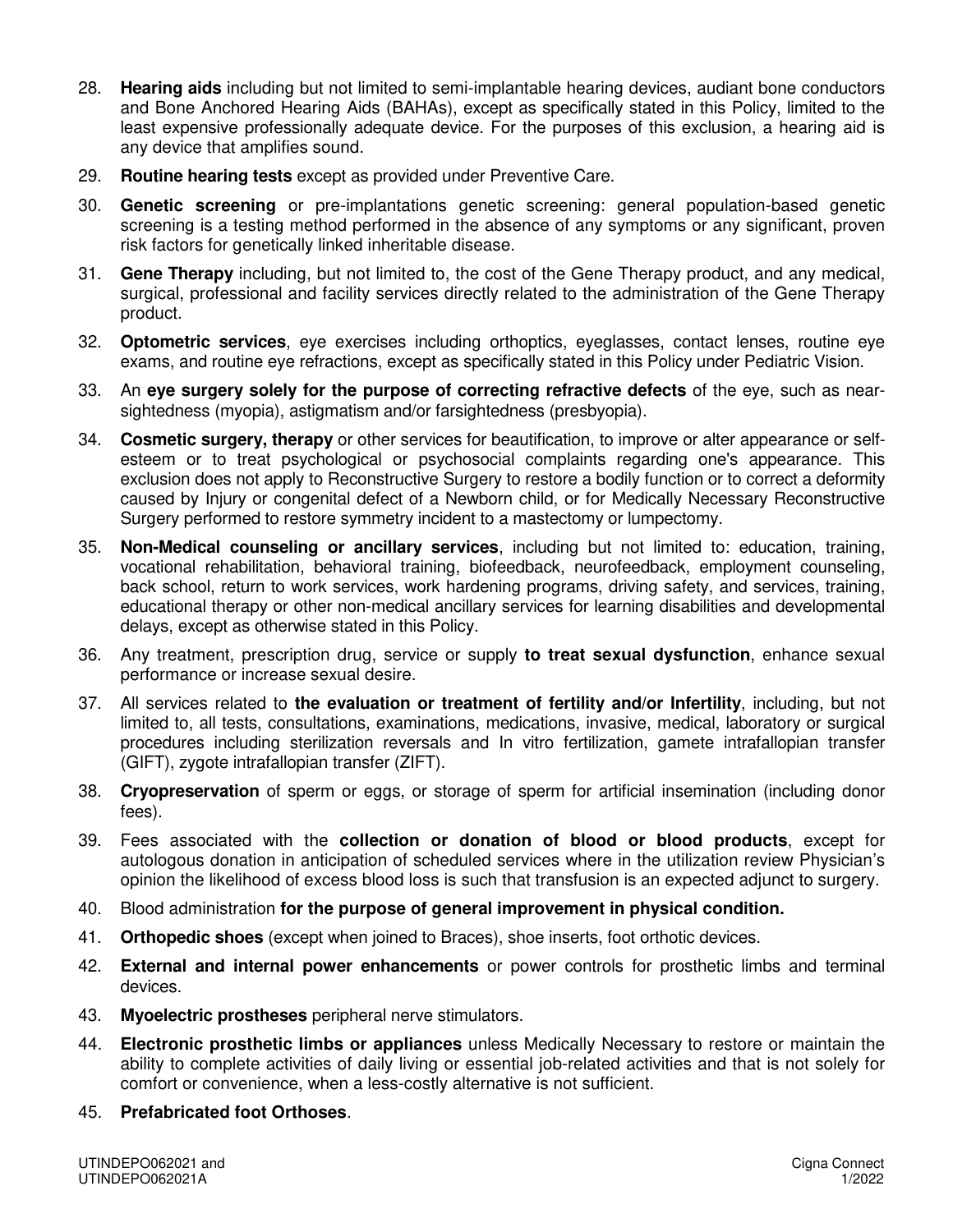- 46. **Cranial banding/cranial orthoses/other similar devices**, except when used postoperatively for synostotic plagiocephaly.
- 47. **Orthosis shoes**, shoe additions, procedures for foot orthopedic shoes, shoe modifications and transfers.
- 48. **Orthoses primarily used for cosmetic** rather than functional reasons.
- 49. **Non-foot Orthoses**, except **only** the following non-foot orthoses are covered when Medically Necessary:
	- o Rigid and semi-rigid custom fabricated Orthoses;
	- o Semi-rigid pre-fabricated and flexible Orthoses; and
	- o Rigid pre-fabricated Orthoses, including preparation, fitting and basic additions, such as bars and joints.
- 50. Services primarily for **weight reduction or treatment of obesity including morbid obesity**, or any care which involves weight reduction as a main method for treatment. This includes any morbid obesity surgery, even if the Insured Person has other health conditions that might be helped by a reduction of obesity or weight, or any program, product or medical treatment for weight reduction or any expenses of any kind to treat obesity, weight control or weight reduction.
- 51. **Educational services** except for Diabetic Self-Management Training Programs, treatment for Autism, or as specifically provided or arranged by Cigna.
- 52. **Nutritional counseling** except when provided as part of the Preventive Care Services, Treatment of Diabetic Services or Mental Health Services stated in this Policy.
- 53. **Food supplements**, except as stated in this Policy.
- 54. **Exercise equipment, comfort items and other medical supplies and equipment** not specifically listed as Covered Services in the Covered Services section of this Policy. Excluded medical equipment includes, but is not limited to: air purifiers, air conditioners, humidifiers; treadmills; spas; elevators; supplies for comfort, hygiene or beautification; wigs, disposable sheaths and supplies; correction appliances or support appliances and supplies such as stockings, and consumable medical supplies other than ostomy supplies and urinary catheters, including, but not limited to, bandages and other disposable medical supplies, skin preparations and test strips except as otherwise stated in this Policy.
- 55. **Physical, and/or Occupational Therapy/Medicine** except when provided during an inpatient Hospital confinement or as specifically stated in the benefit schedule and under "Rehabilitative Therapy Services (Physical Therapy, Occupational Therapy and Speech Therapy)" in the section of this Policy titled "Comprehensive Benefits: What the Policy Pays For."
- 56. All **Foreign Country Provider Charges** are excluded under this Policy except as specifically stated under "Foreign Country Providers" in the section of this Policy titled "Comprehensive Benefits: What the Policy Pays For."
- 57. **Routine foot care** including the cutting or removal of corns or calluses; the trimming of nails, routine hygienic care and any service rendered in the absence of localized Illness, Injury or symptoms involving the feet except when provided to a person who has a systemic disease, such as diabetes with peripheral neuropathy or circulatory insufficiency, of such severity that unskilled performance of the procedure would be hazardous or as otherwise stated in this Policy.
- 58. **Charges for which We are unable to determine Our liability** because the Insured Person failed, within 60 days, or as soon as reasonably possible to: (a) authorize Us to receive all the medical records and information We requested; or (b) provide Us with information We requested regarding the circumstances of the claim or other insurance coverage.